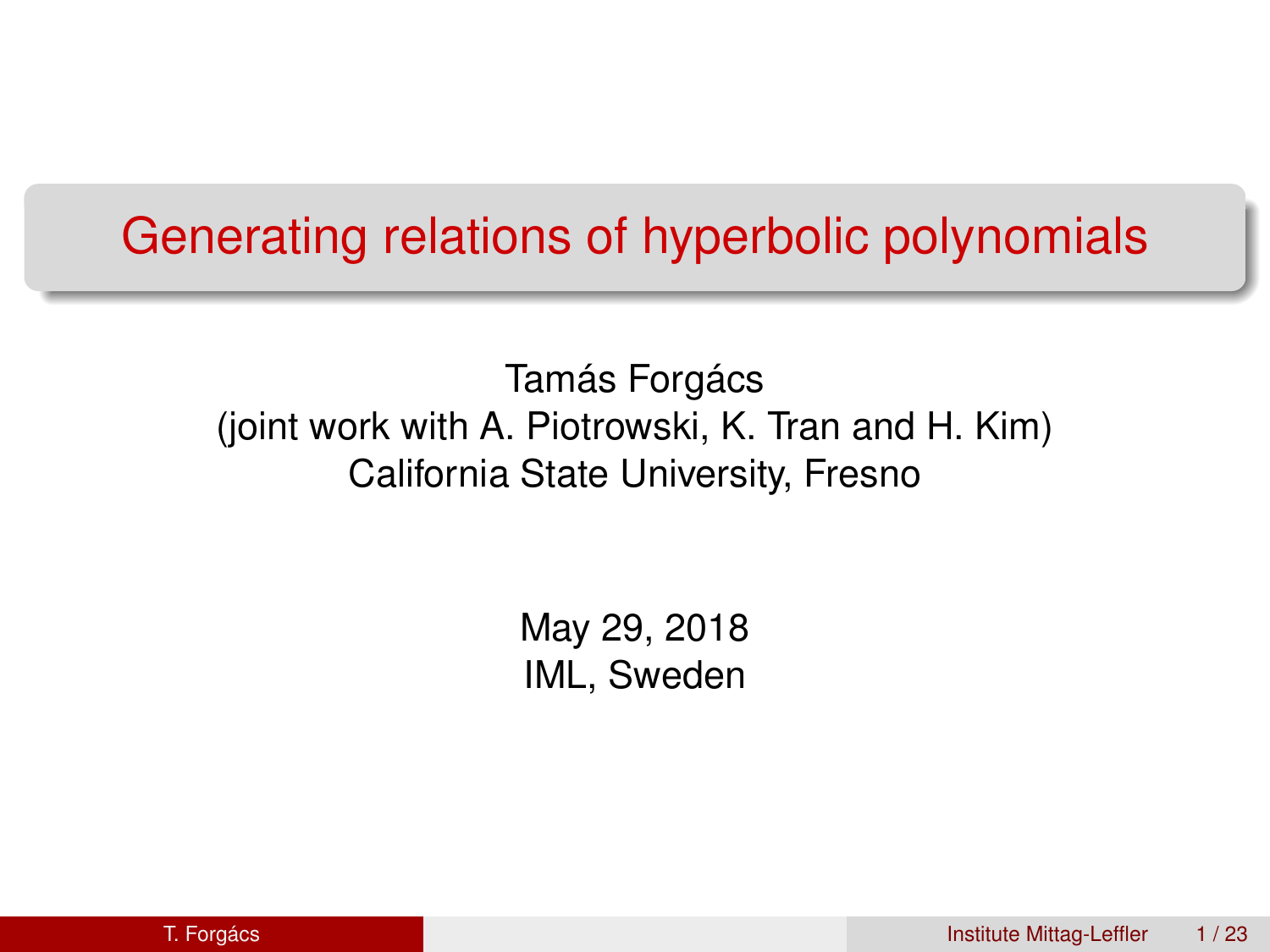### The general problem

In general we want to understand the connection

$$
\bigcup_{m=0}^{\infty} \mathcal{Z}(H_m(z)) \sim G(t,z)
$$

for a sequence of polynomials given by the generating relation

$$
\sum_{m=0}^{\infty} H_m(z)t^m = G(t,z).
$$

More specifically, we are interested in the cases when the zeros of  ${H_m(z)}_{m=0}^{\infty}$  lie on a line (or in particular are real).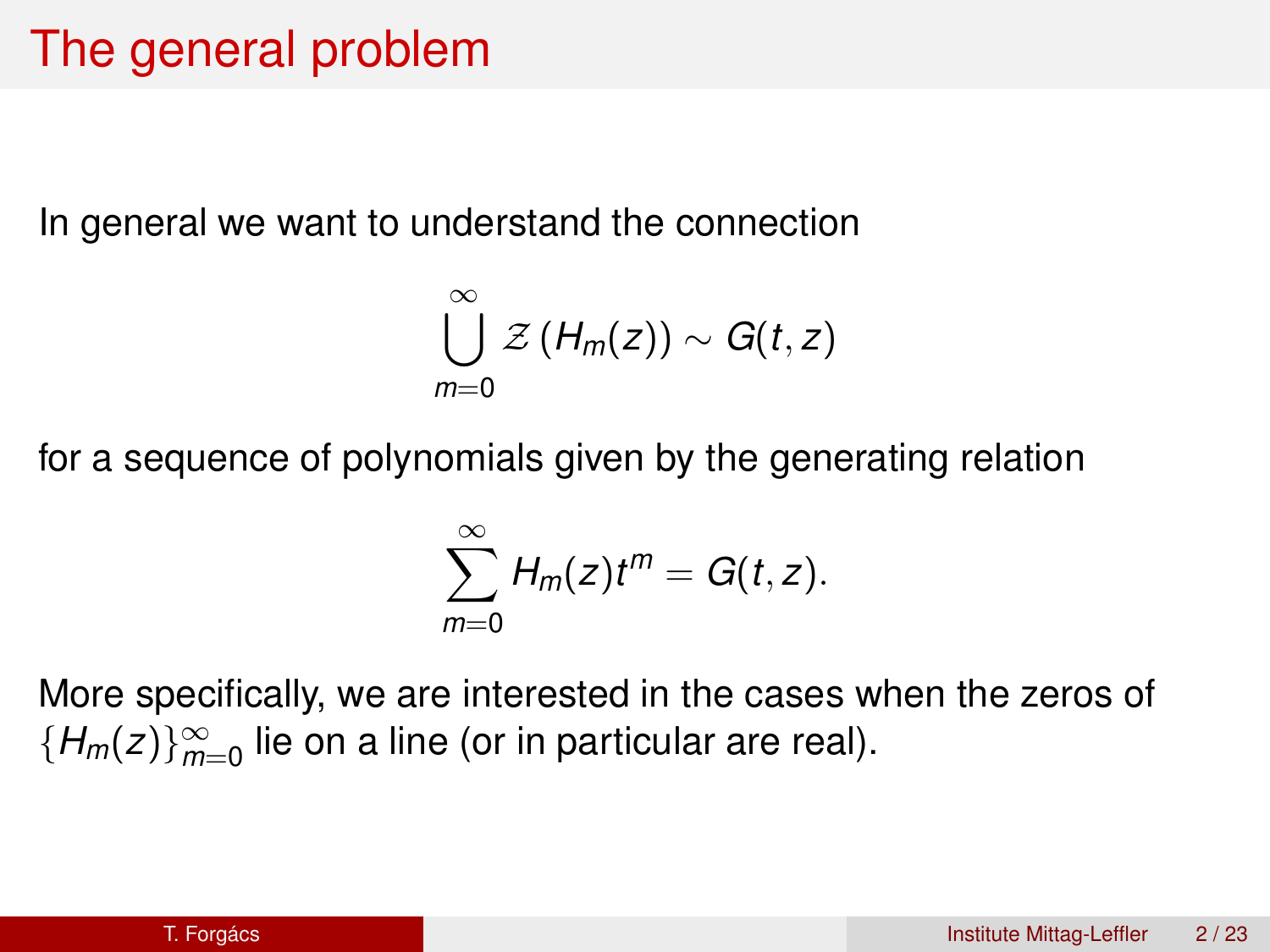### Some examples

• the Hermite polynomials generated by:

$$
\sum_{m=0}^{\infty}\frac{H_m(z)}{m!}t^m=e^{2zt-t^2}
$$

• The (simple) Laguerre polynomials generated by:

$$
\sum_{m=0}^{\infty} L_m(z) t^m = \frac{1}{(1-t)} \exp\left(-\frac{zt}{1-t}\right)
$$

• The Legendre polynomials generated by:

$$
\sum_{m=0}^{\infty} P_m(z) t^m = \frac{1}{\sqrt{1-2zt+t^2}}
$$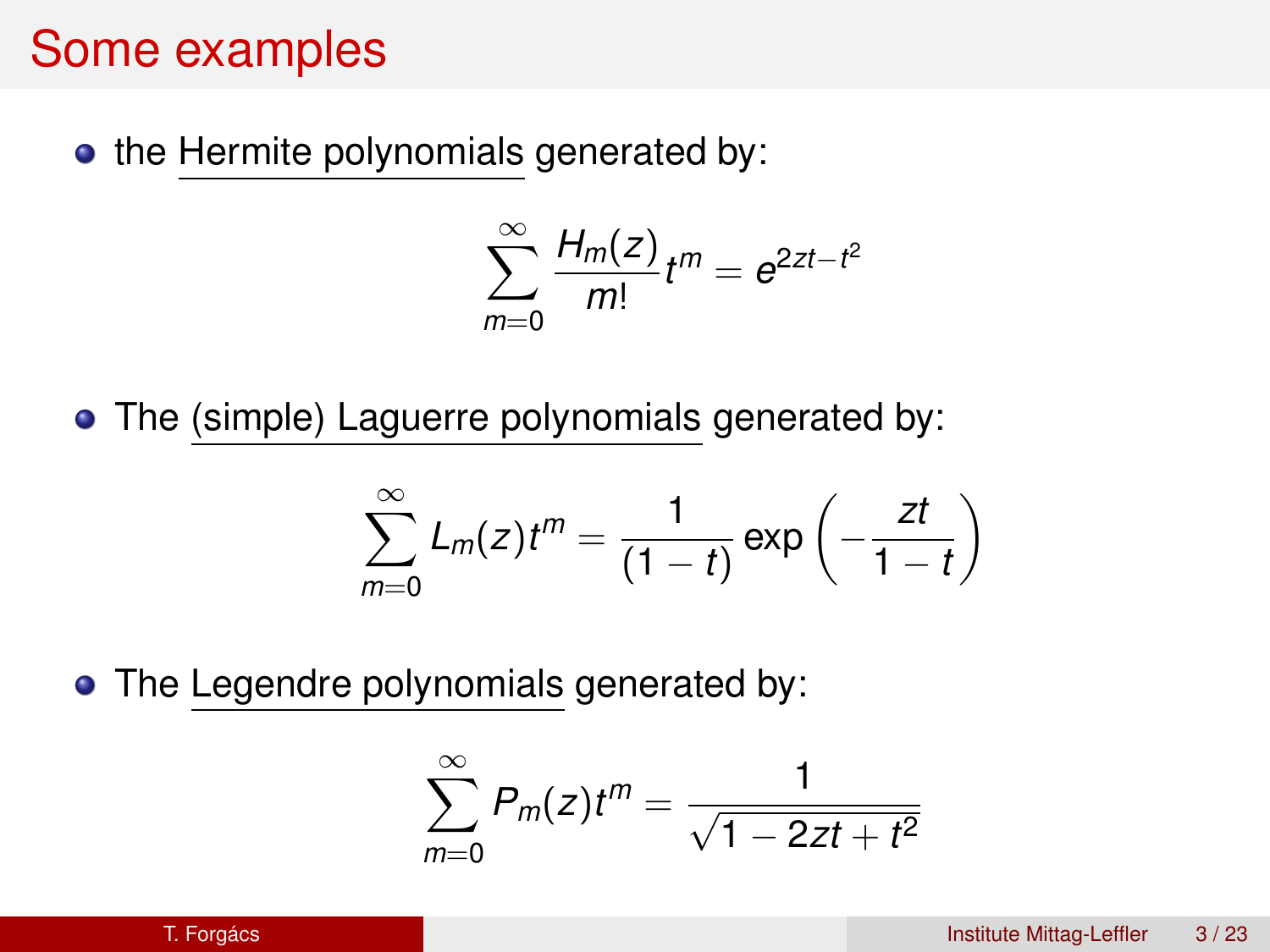### Families of generating functions

#### **Theorem (Tran, 2015).**

*Let Pm*(*z*) *be a sequence of polynomials generated by is*

$$
\sum_{m=0}^{\infty} P_m(z)t^m=\frac{1}{1+B(z)t+A(z)t^r},
$$

*where A*(*z*) *and B*(*z*) *are polynomials in z with complex coefficients. There is a constant*  $C = C(r)$  *such that for all*  $m > C$ *, the roots of P<sub>m</sub>(<i>z*) *which satisfy A(<i>z*)  $\neq$  0 *lie on a fixed curve given by* 

$$
\Im\left(\frac{B^r(z)}{A(z)}\right)=0 \quad \text{and} \quad 0\leq (-1)^r\frac{B^r(z)}{A(z)}\leq \frac{r^r}{(r-1)^{r-1}}
$$

*and are dense there as m*  $\rightarrow \infty$ .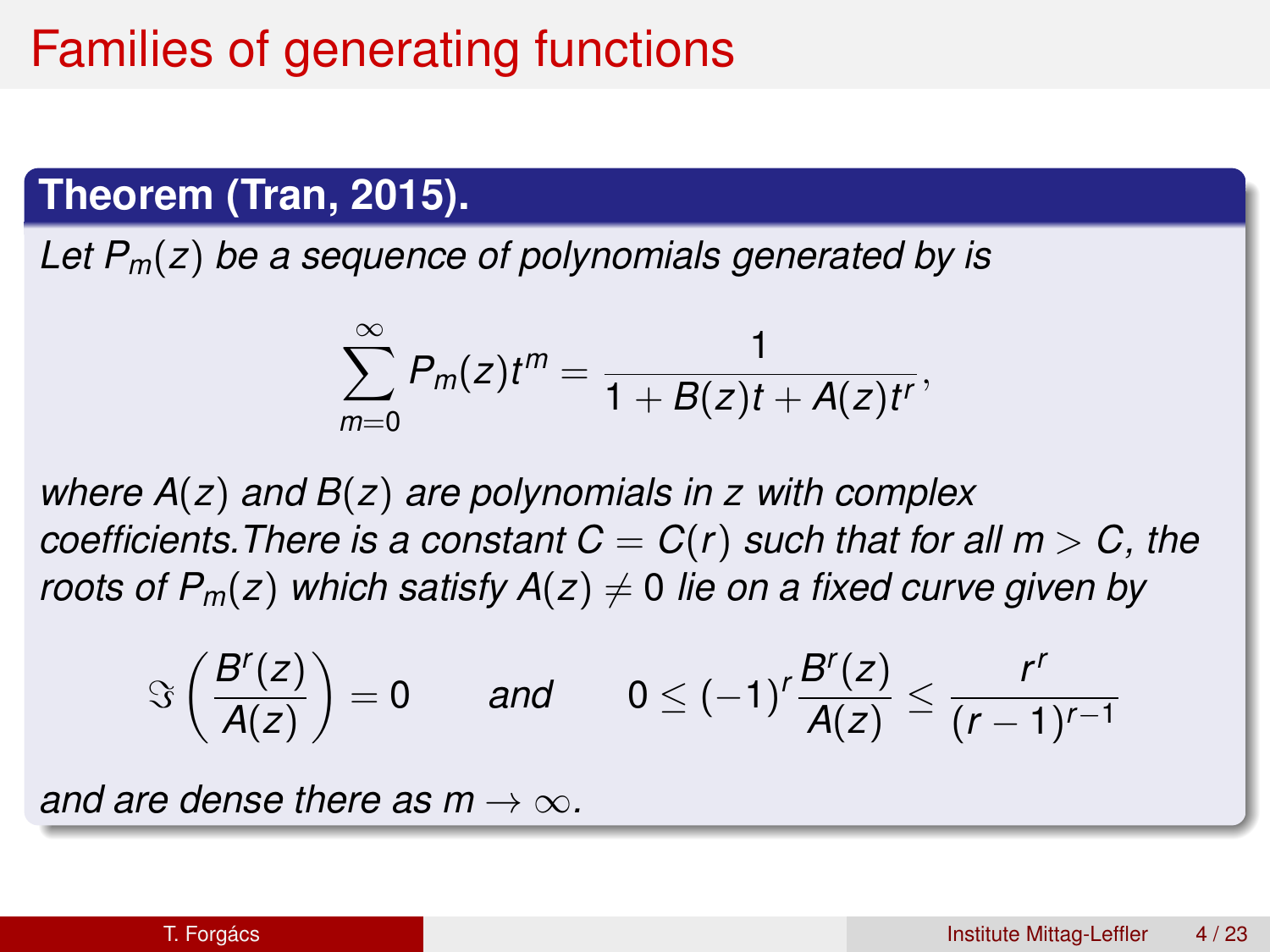### **Observations**

- In this much generality, there is no reason to expect that the zero locus described above is a line (or a subset of  $\mathbb{R}$ ), and indeed it generally is not.
- The result is about zero-curves, not zero attractors
- the result gives the location of zeros only for  $m \gg 1$ .



Figure: The root location of the polynomials generated by the function 1  $1 + (z^2 - 1)t + zt^3$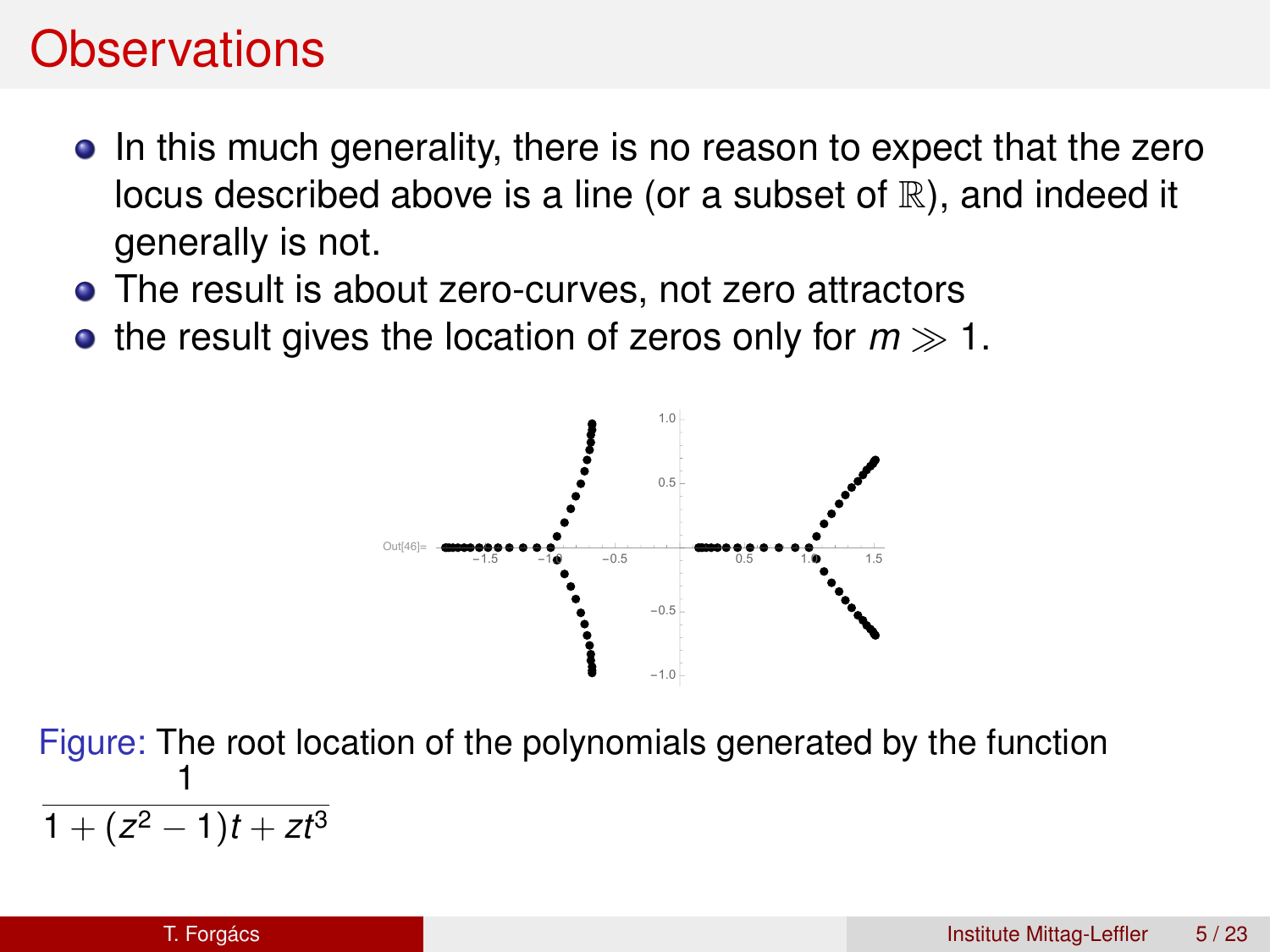### Main results

#### **Theorem 2 (–, Tran, 2016).**

*Let n, r*  $\in$  N *such that* max $\{r, n\}$  > 1*. For all large m, the zeros of the polynomial Pm*(*z*) *generated by the relation*

$$
\sum_{m=0}^{\infty} P_m(z) t^m = \frac{1}{(1-t)^n + z t^r}
$$
 (1)

*lie on the interval*

$$
I = \begin{cases} (0, \infty) & \text{if } n, r \geq 2 \\ (0, n^n/(n-1)^{n-1}) & \text{if } r = 1 \\ ((r-1)^{r-1}/r^r, \infty) & \text{if } n = 1 \end{cases}
$$

*Furthermore, if* Z(*Pm*) *denotes the set of zeros of the polynomial*  $P_m(z)$ , then  $\bigcup_{m\gg1}\mathcal{Z}(P_m)$  is dense in I.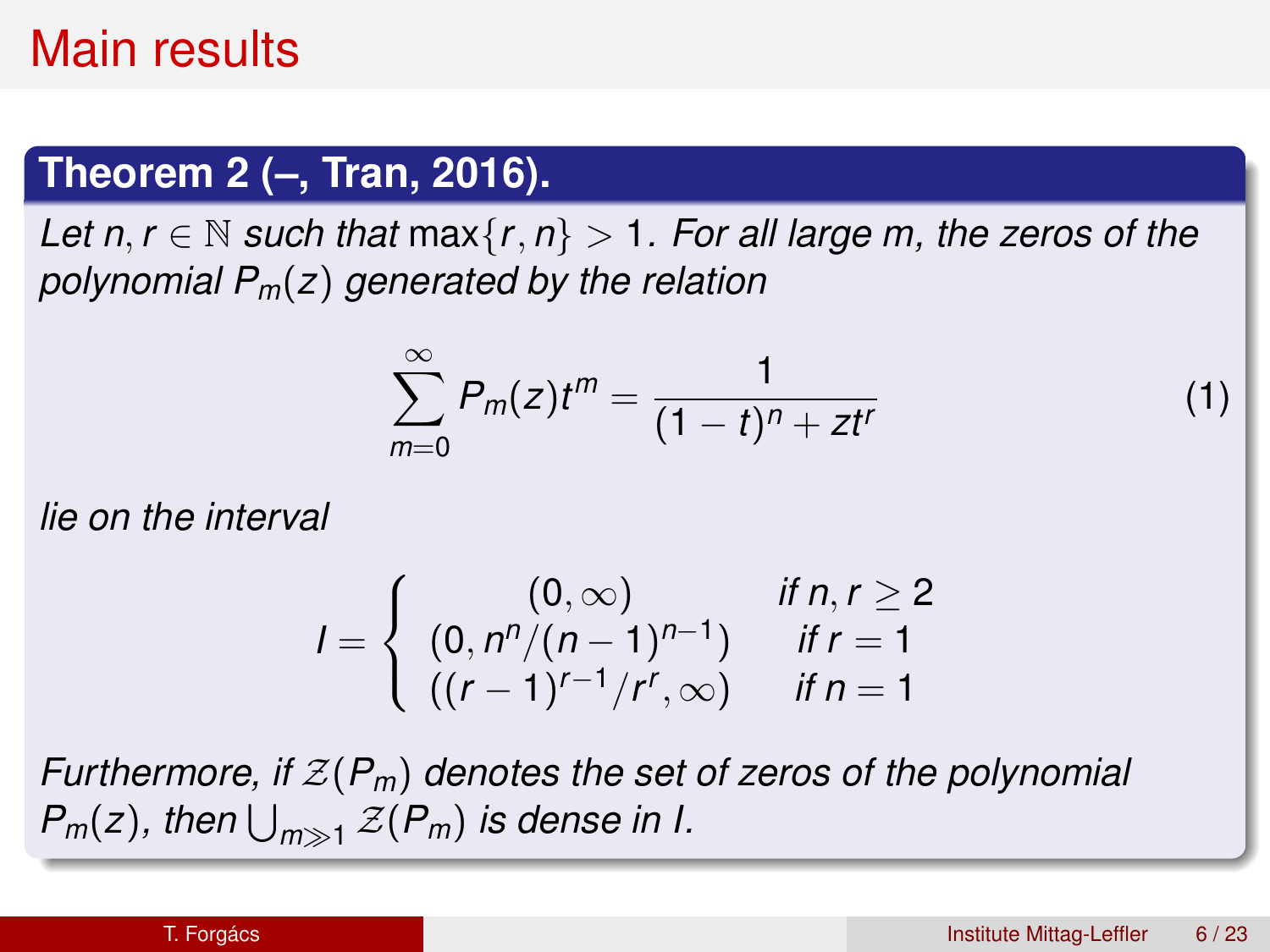- (i) Assume  $z \in \mathbb{R}$ , and find an expression for  $z(\theta)$  where  $t = |t|e^{-i\theta}$  is a zero of  $(1-t)^n + zt^r$ .
- (ii) Show that  $z(\theta)$  is a monotone function on the interval  $(0, \pi/r)$ .
- (iii) Find a function  $R_m(\theta)$  with the property that  $R_m(\theta) = 0$  if and only if  $P_m(z(\theta)) = 0$ .
- (iv) Understand the behavior or  $R_m(\theta)$  (find "dominant part") and count the number of sign changes in  $R_m(\theta)$  on the interval  $(0, \pi/r)$
- $(v)$  Make sure we have enough zeros.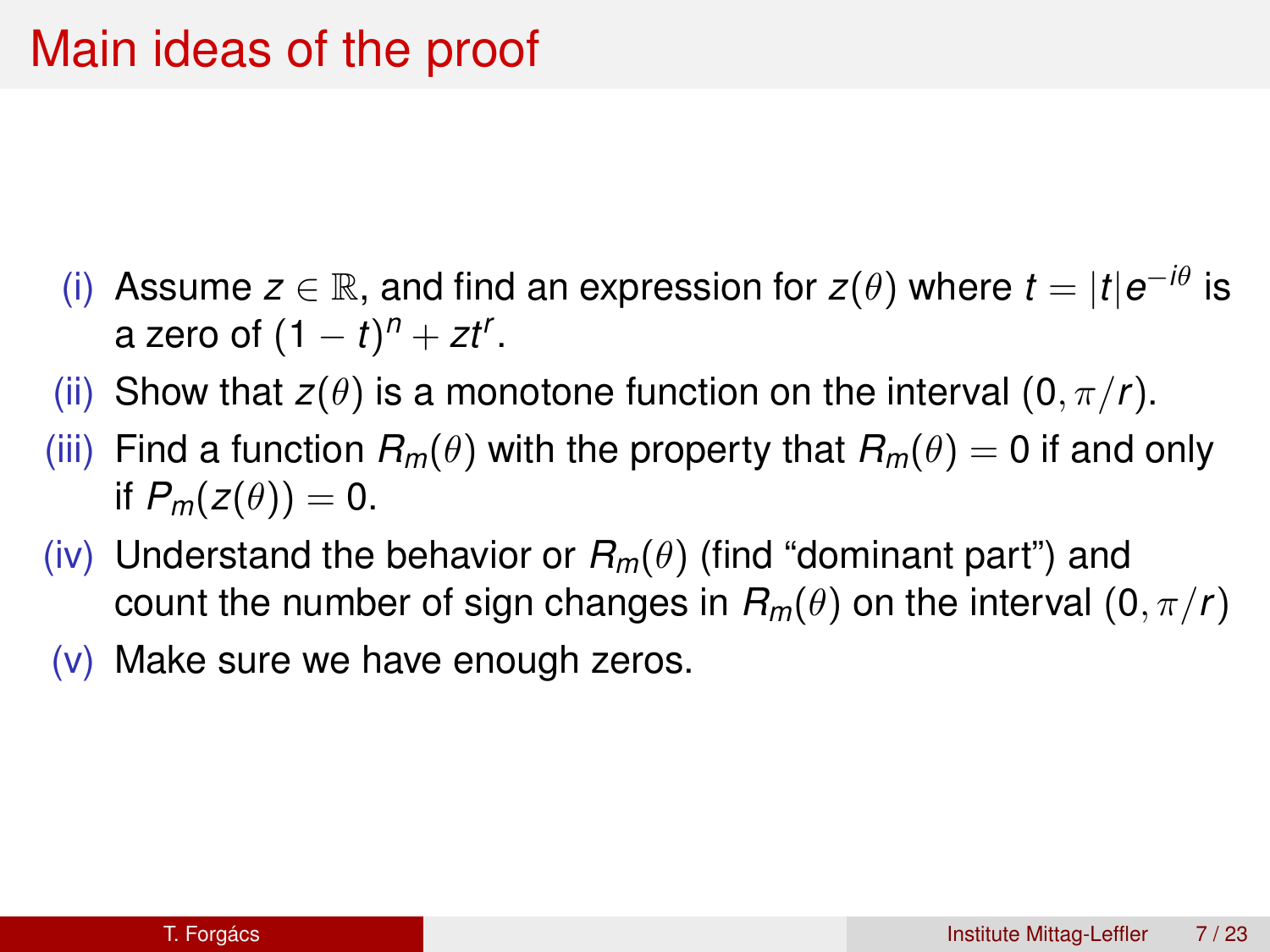### Some details for the proof of Theorem 1

For this theorem, we have (i)



Figure: The curve  $z(\theta)$  when  $n = 3$ ,  $r = 1$  (left), and  $n = 3$ ,  $r = 2$  (right)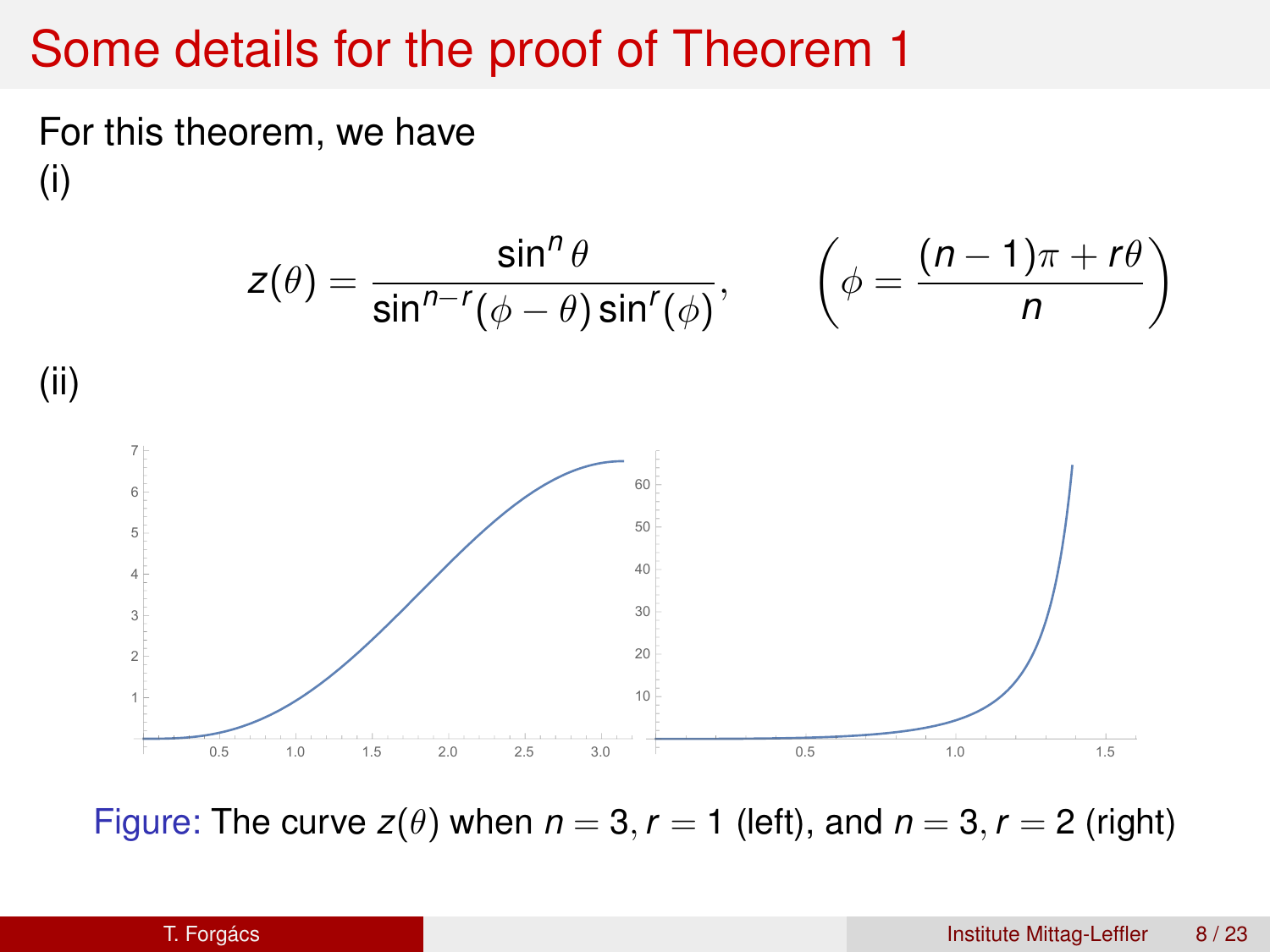### The function  $R_m(\theta)$  when max $\{n, r\} = 3$

(iii) Suppose  $\theta \in (0, \pi/r)$  and let  $z \in I$  be the point so that  $t_0 = |t_0|e^{-i\theta}, \, t_1 = t_0e^{2i\theta}$  and  $t_2 \in \mathbb{R}$  are the zeros of  $(1-t)^n + z t^r$  which are distinct in this case. By partial fraction decomposition we obtain

$$
\frac{1}{D_{n,r}(t,z)} = -\frac{1}{(t-t_0)(t_0-t_1)(t_0-t_2)} - \frac{1}{(t-t_1)(t_1-t_0)(t_1-t_2)} \n- \frac{1}{(t-t_2)(t_2-t_0)(t_2-t_1)} \n= \sum_{m=0}^{\infty} \left( \frac{1}{(t_0-t_1)(t_0-t_2)} \frac{1}{t_0^{m+1}} + \frac{1}{(t_1-t_0)(t_1-t_2)} \frac{1}{t_1^{m+1}} + \frac{1}{(t_2-t_0)(t_2-t_1)} \frac{1}{t_2^{m+1}} \right) t^m.
$$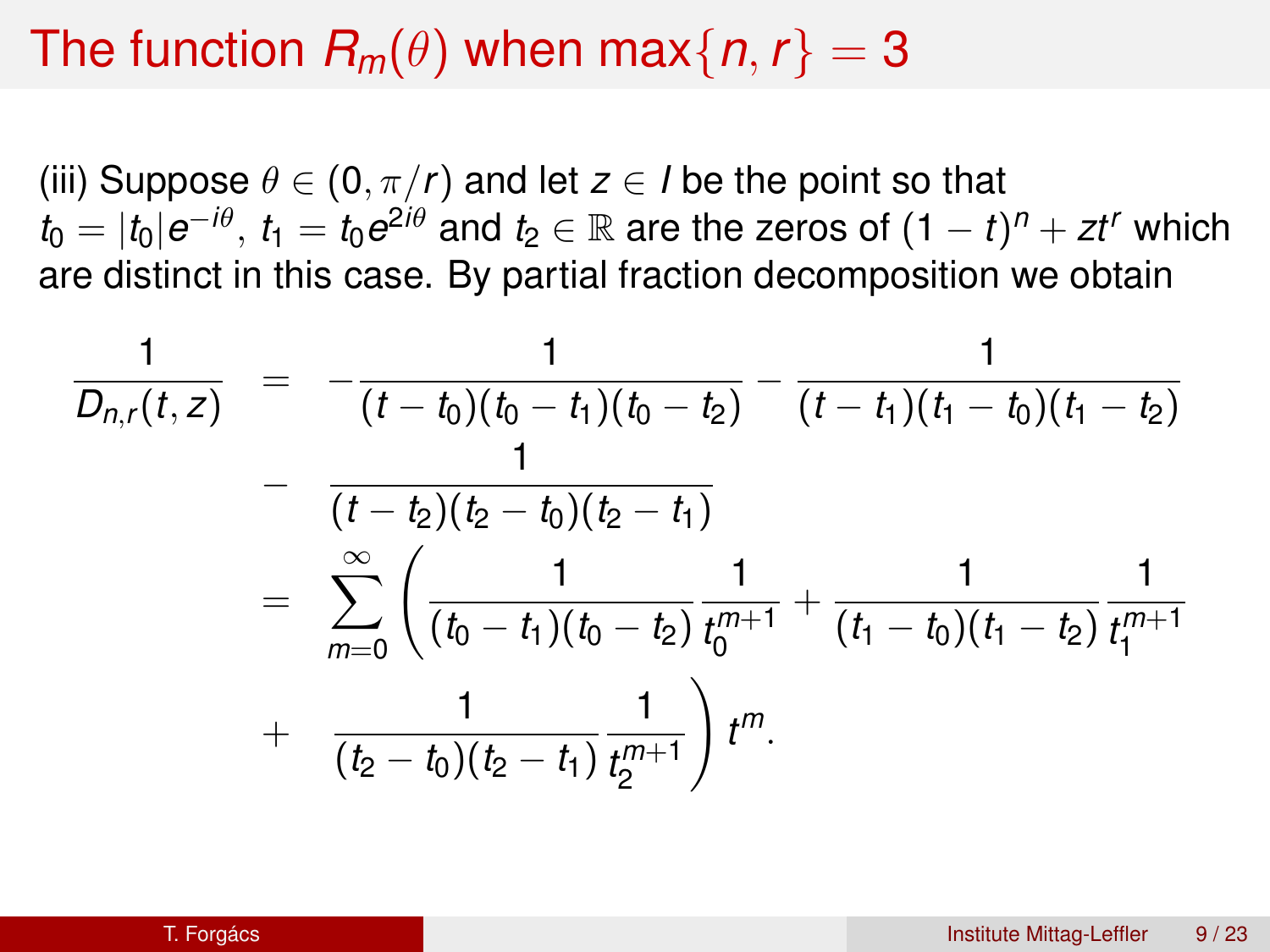### The function  $R_m(\theta)$  when max $\{n, r\} = 3$

Consequently, for all *m* ≥ 0,

$$
P_m(z)=\frac{1}{t_0^{m+1}(t_0-t_1)(t_0-t_2)}+\frac{1}{t_1^{m+1}(t_1-t_0)(t_1-t_2)}+\frac{1}{t_2^{m+1}(t_2-t_0)(t_2-t_1)}.\hspace{1cm} (2)
$$

We set  $q_1 = t_1/t_0$ ,  $q_2 = t_2/t_0$ ,and divide the right hand side of [\(2\)](#page-9-0) by  $t_0^{m+3}$  to conclude that *z* is a zero of  $P_m(z)$  if and only if

<span id="page-9-0"></span>
$$
\frac{1}{(1-q_1)(1-q_2)}+\frac{1}{q_1^{m+1}(q_1-1)(q_1-q_2)}+\frac{1}{q_2^{m+1}(q_2-1)(q_2-q_1)}=0. \hspace{0.5cm} (3)
$$

After some algebra and trig manipulation, we see that *z* **is a zero of** *Pm*(*z*) **if and only if** θ **is a zero of**

$$
R_m(\theta) = \frac{(\cos\theta - \zeta_2)\sin((m+1)\theta)}{\sin\theta} + \cos((m+1)\theta) + \frac{1}{\zeta_2^{m+1}}, \qquad (|\zeta_2| > 1)
$$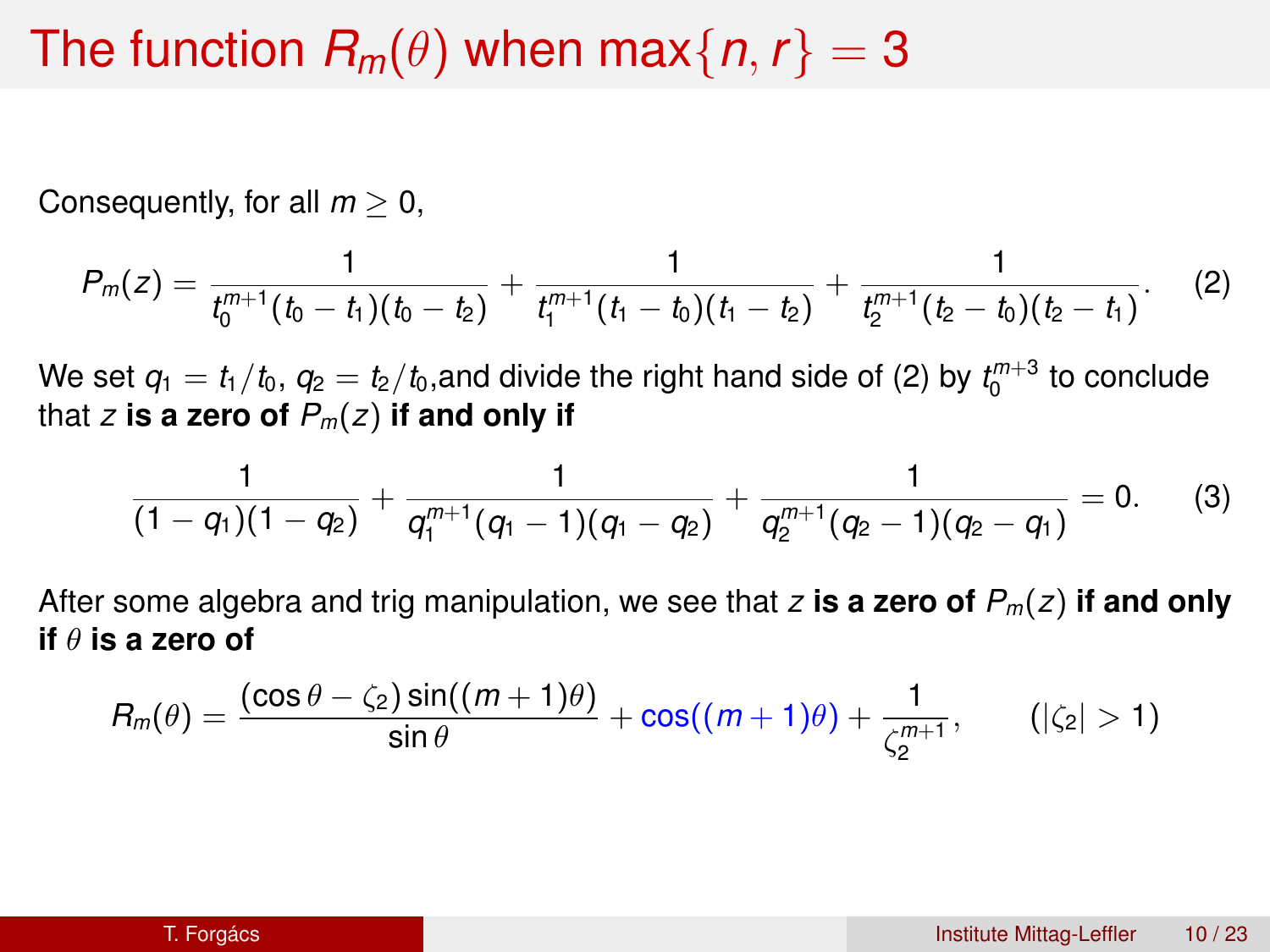### The function  $R_m(\theta)$  - general case

(iii) In the general case,

$$
R_m(\theta)=\sum_{k=0}^{\max\{n,r\}-1}\frac{1}{\zeta_k^{m+1}\mathcal{Q}'(\zeta_k)}
$$

where  $\zeta_{\bm{k}}=\bm{e}^{-i\theta}t_{\bm{k}}/t_0,\,0\leq\bm{k}<$  max $\{n,r\}-1,$  are the roots of

$$
Q(\zeta) = \left(\frac{\sin(\phi - \theta)}{\sin \theta} - \zeta \frac{\sin \phi}{\sin \theta}\right)^n + \zeta'
$$

with  $\phi = ((n-1)\pi + r\theta)/n$ . We separate the first two terms in the sum (two smallest zeros of *Q* in magnitude) and write (iv)

$$
R_m(\theta) = \frac{2}{|\mathcal{Q}'(e^{i\theta})|^2} (A(\theta) \cos((m+r)\theta) - B(\theta) \sin((m+r)\theta))
$$
  
+ 
$$
\sum_{k=2}^{\max\{n,r\}-1} \frac{1}{\zeta_k^{m+1} \mathcal{Q}'(\zeta_k)}
$$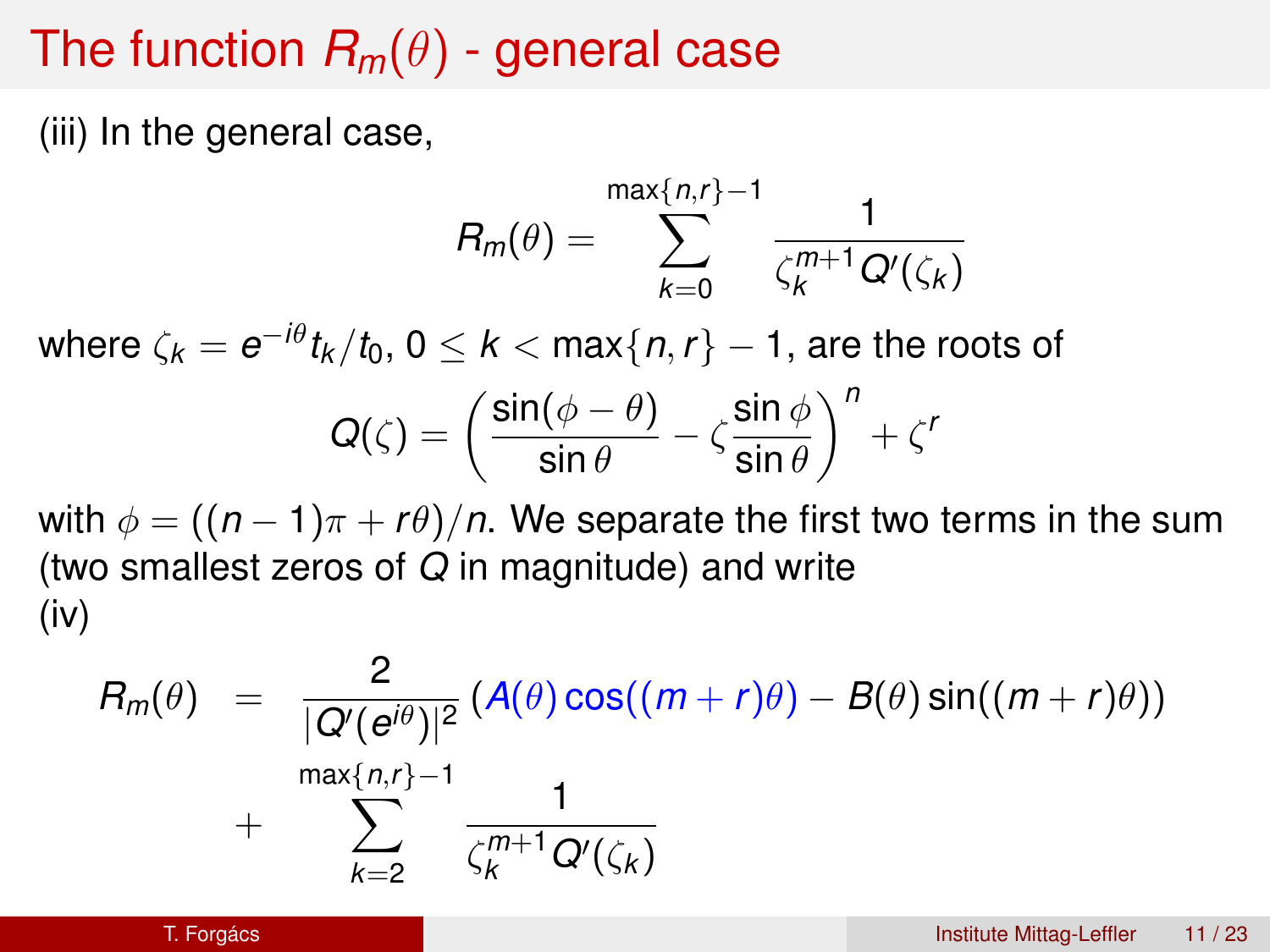## Counting the zeros

(v) Finally, if  $\theta_h = \frac{h\pi}{m}$  $\frac{mn}{m+r}$ ,  $(h = 1, ..., [m/r])$ , denote the values of  $\theta$  in  $(0, \pi/r)$  which give cos $((m+r)\theta) = \pm 1$ , then

(i) 
$$
sgn(R_m(\theta_h)) = (-1)^h
$$
, and

(ii) 
$$
\text{sgn}(R_m(\pi/r^{-})) = (-1)^{\lfloor m/r \rfloor + 1}
$$
.

for all *m* sufficiently large.

Comparing the number of zeros with the degree of *Pm*(*z*) shows that  $P_m(z)$  is hyperbolic for all  $m \gg 1$ .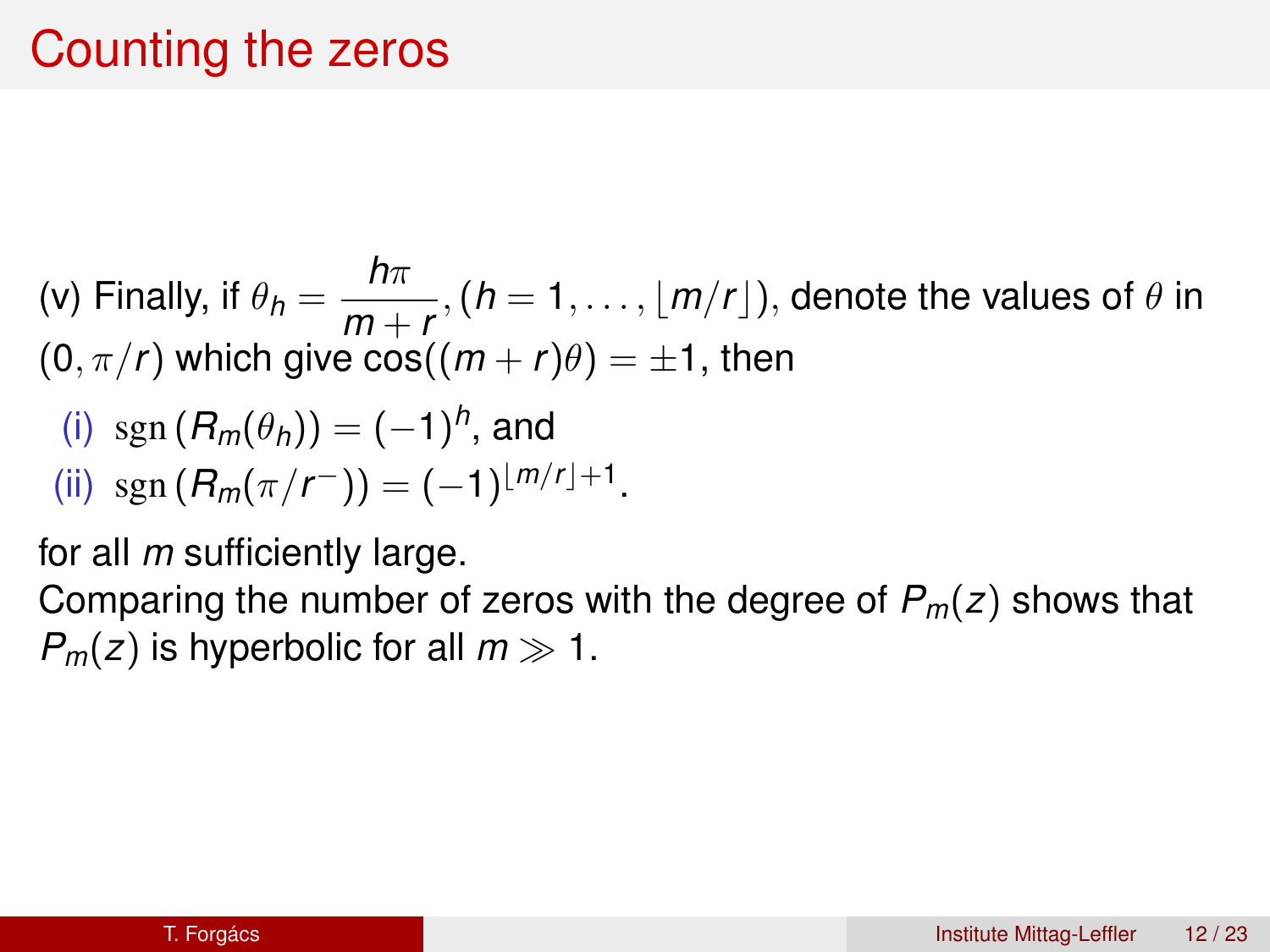### Main results ctd.

#### **Theorem 3 (–,Tran, 2017).**

*Suppose P*(*t*) *is a real polynomial, whose zeros are positive numbers, and suppose that P*(0) > 0*. Let r be a positive integer satisfying*  $\max\{\text{deg }P, r\} > 1$ *. If t<sub>a</sub>* and t<sub>b</sub> are the smallest positive, and the *largest nonpositive real zeros of the polynomial*  $t^{2r} \frac{d}{dt} (-P(t)/t^r)$ *respectively, then for all large integers m, the zeros of the polynomial Hm*(*z*) *generated by*

$$
\sum_{m=0}^{\infty} H_m(z) t^m = \frac{1}{P(t) + z t^r}
$$
 (4)

.

*lie in the interval*  $(a, b)$ *, where*  $a = -P(t_a)/t_a^r$  *and* 

$$
b = \begin{cases} -P(t_b)/t_b & \text{if } t_b \neq 0\\ \infty & \text{if } t_b = 0 \end{cases}
$$

 $M$ oreover, the set  $\mathcal{Z} = \bigcup_{m \gg 1} \{z \mid H_m(z) = 0\}$  is dense on  $(a, b)$ *.*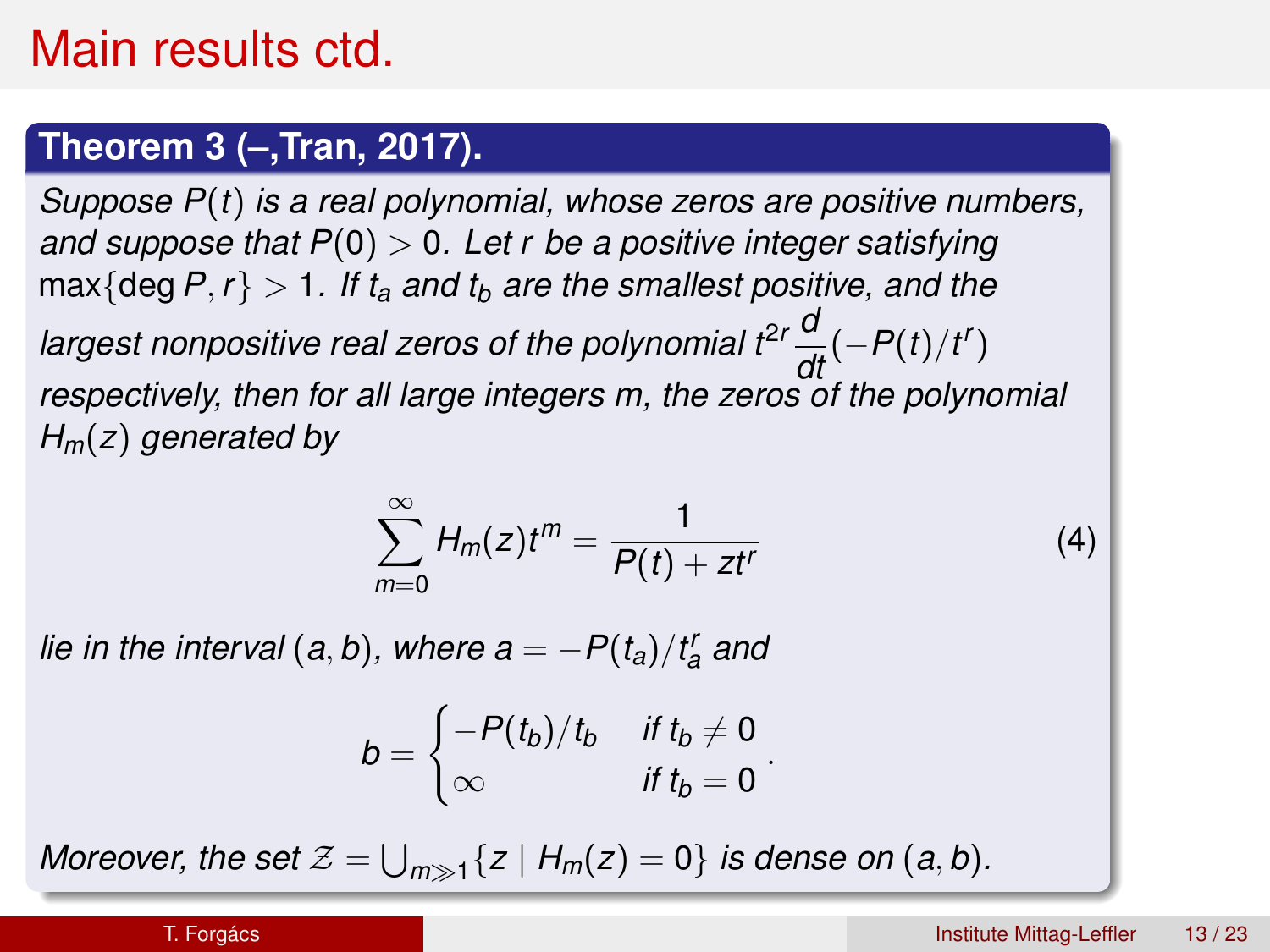### Current work

Note that the 'linear' coefficient cases can combined by studying generating functions whose denominator is  $P(t) + zQ(t)t^r$ . Let

$$
P(t) = \prod_{-p_-<\mathbf{k}\leq p_+}(t-\tau_{\mathbf{k}}), \quad \text{and} \quad Q(t) = \prod_{-q_-<\mathbf{k}\leq q_+}(t-\gamma_{\mathbf{k}})
$$

be two hyperbolic polynomials with *p*+, *q*<sup>+</sup> (and *p*−, *q*−) positive (and negative) zeros respectively.

When  $P(0)$ ,  $Q(0) \neq 0$ , we consider the sequence of polynomials  ${H_m(z)}_{m}^{\infty}$  $_{m=0}^{\infty}$  generated by the relation

$$
\sum_{m=0}^{\infty} H_m(z)t^m = \frac{1}{P(t)+zt^rQ(t)} = \frac{1}{D(t,z)}, \qquad r \geq 2.
$$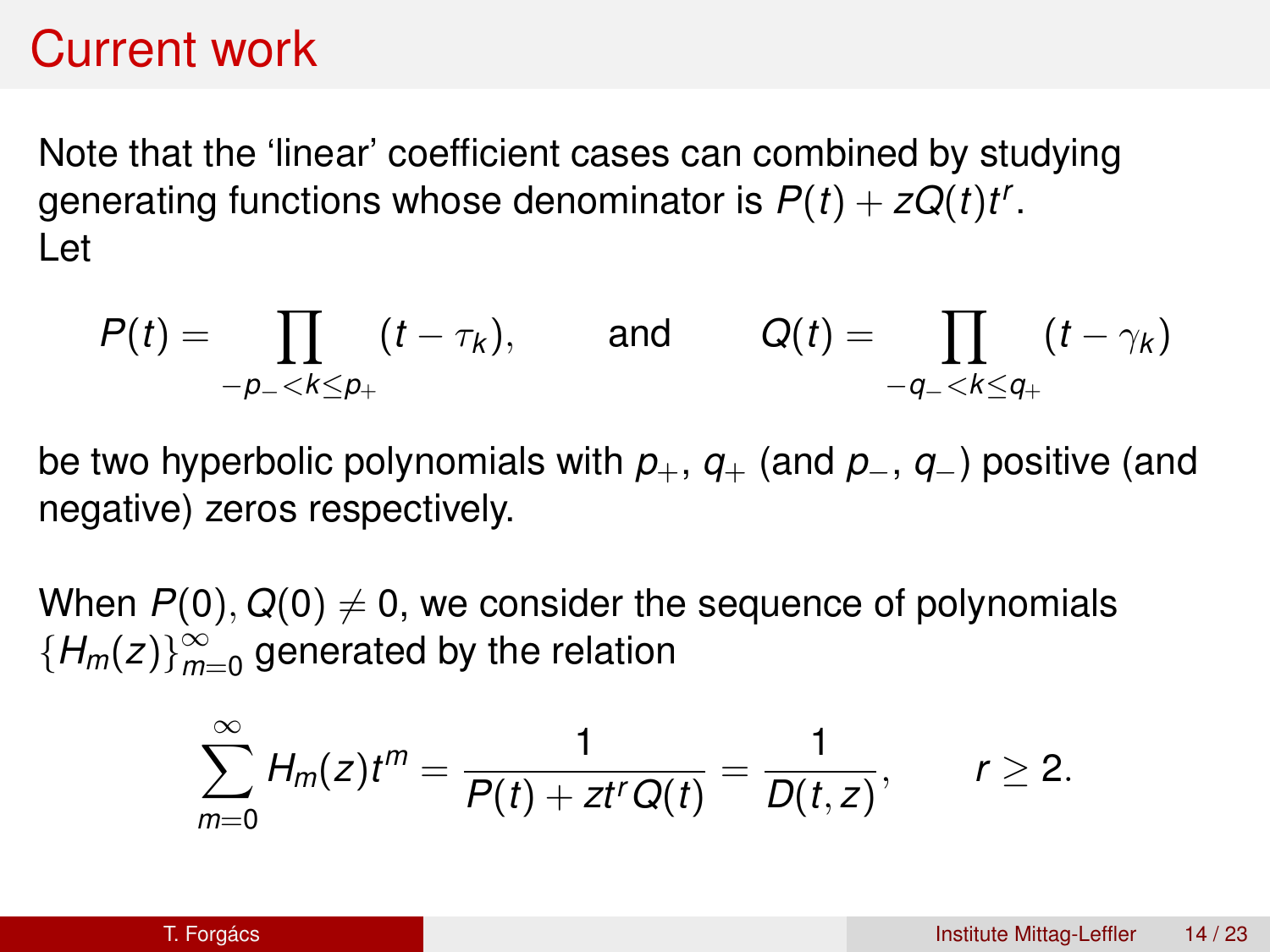### Current work

Set

$$
R(t)=r-\frac{tP'(t)}{P(t)}+\frac{tQ'(t)}{Q(t)}.
$$

For each  $x > 0$ , we let  $n_{+}^{P}(x)$  and  $n_{+}^{Q}(x)$  be the number of positive zeros of *P*(*t*) and *Q*(*t*) on (0, *x*] counting multiplicity.

Similarly, for each  $x < 0$ , we define  $n^P_-(x)$  and  $n^Q_-(x)$  as the number of negative zeros of  $P(t)$  and  $Q(t)$  on [x, 0).

Under the conditions [\(1\)](#page-15-0) and [\(3\)](#page-15-1) of Theorem [4,](#page-15-2) we can show that  $P(t)R(t)$  has a smallest positive real zero,  $t_a$ , which satisfies  $\tau_1 < t_a < \tau_2$ .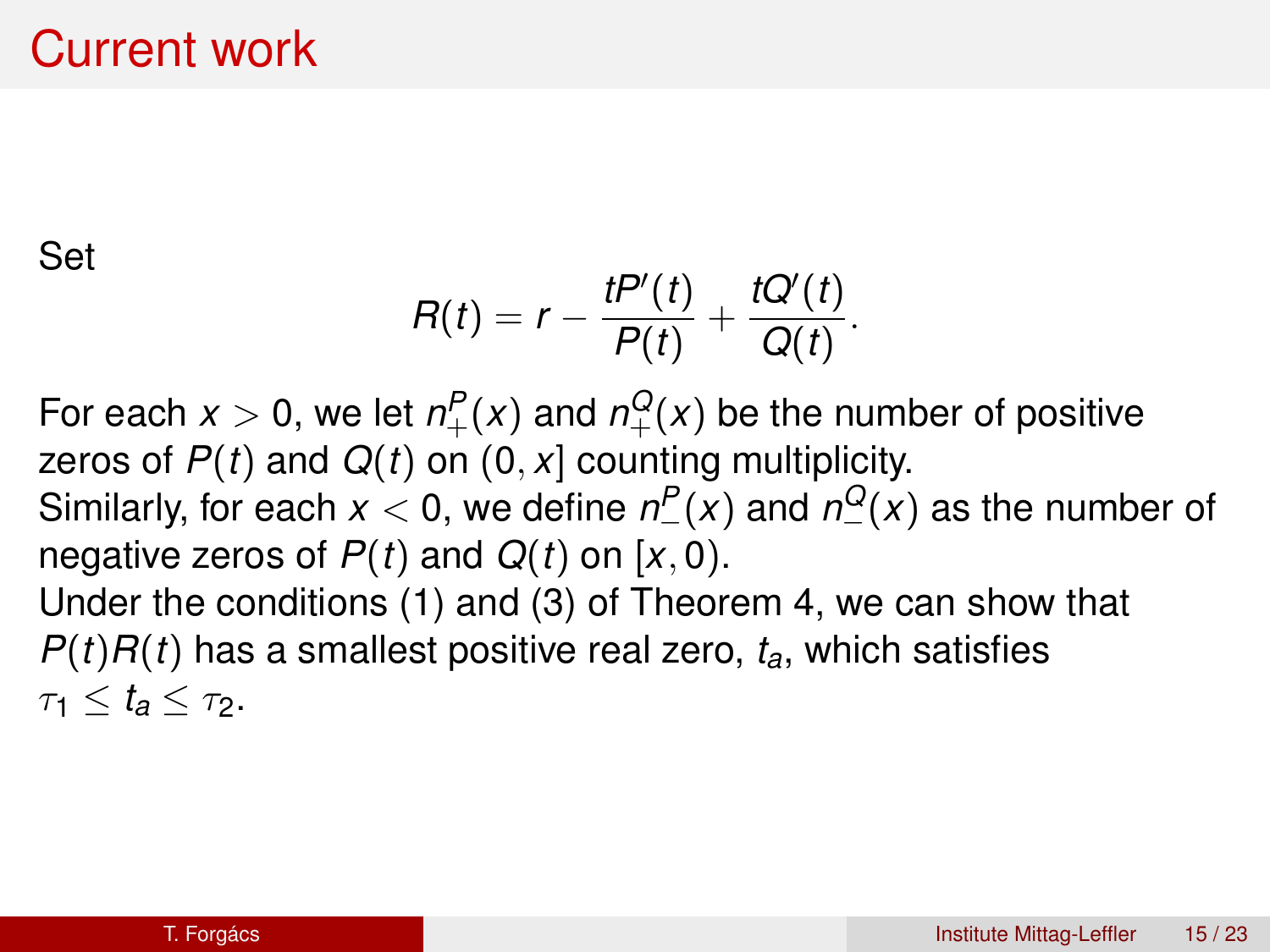### Current work

### **Theorem 4 (–, Tran).**

<span id="page-15-2"></span>*Suppose*

$$
\sum_{m=0}^{\infty} H_m(z)t^m = \frac{1}{P(t)+zt^rQ(t)} \quad (r \geq 2)
$$

*If*

<span id="page-15-1"></span><span id="page-15-0"></span>\n- \n
$$
n_{+}^{P}(x) - n_{+}^{Q}(x) \geq 2, \forall x \geq \tau_{2}, \text{ and } n_{+}^{Q}(x) = 0, \forall x \in (0, \tau_{2})
$$
\n
\n- \n $n_{-}^{Q}(x) - n_{-}^{P}(x) \geq 0, \forall x < 0,$ \n
\n- \n $\Box \text{ Im } R(t) > 0 \text{ on the sector } \{t | 0 < |t| < \tau_{2}, 0 < \text{Arg } t < \pi/r\},$ \n
\n- \n $\Box \text{ Im } R(t) > 0 \text{ on the semi-disk } \{t | 0 < |t| < t_{a}, 0 < \text{Arg } t < \pi\},$ \n
\n- \n then the zeros of  $H_{m}(z)$  are real and of the same sign  $(-1)^{p_{+} - q}$ \n
\n- \n Moreover,  $\bigcup_{m=1}^{\infty} \mathcal{Z}(H_{m})$  is dense between  $a = -\frac{P(t_{a})}{t_{a}^{r}Q(t_{a})}$  and\n
\n

 $(-1)^{p_+q_+}$ ∞.

*<sup>p</sup>*+−*q*<sup>+</sup> *.*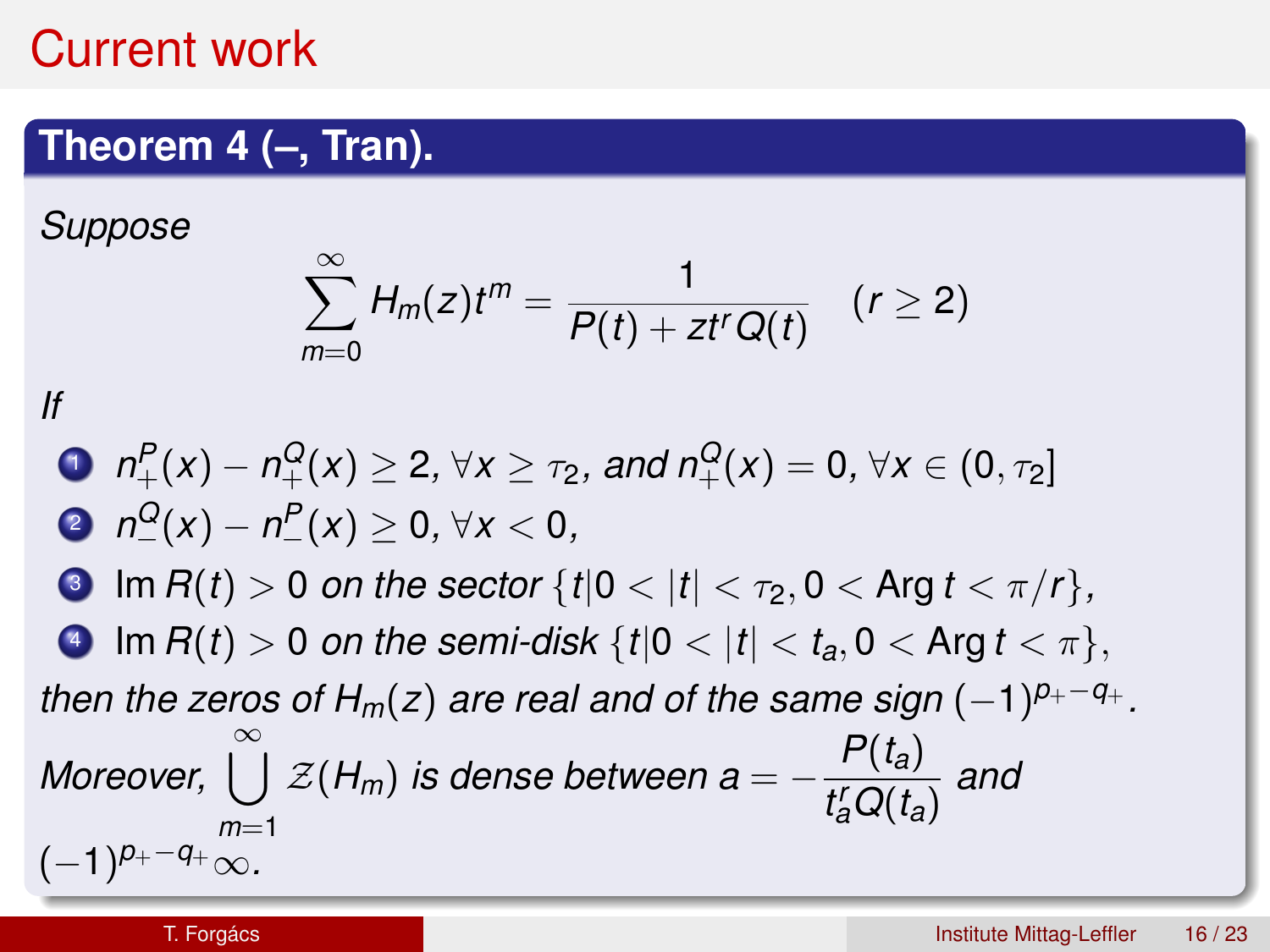### **Theorem 4 (–, Piotrowski, Tran).**

*For any r* ∈ N, *the zeros of all the polynomials Hm*(*z*) *generated by*

$$
\sum_{m=0}^{\infty} H_m(z) t^m = \frac{1}{e^{-t} + z t^r}
$$

*lie on the real interval I where*

$$
I = \begin{cases} (0, e) & \text{if } r = 1 \\ (0, \infty) & \text{if } r > 1 \end{cases}.
$$

*Furthermore, if* Z(*Hm*) *denotes the set of zeros of the polynomial H<sub>m</sub>*(*z*), then  $\bigcup_{m=1}^{\infty}$  *Z*(*H<sub>m</sub>*) *is dense on I.*  $m=0$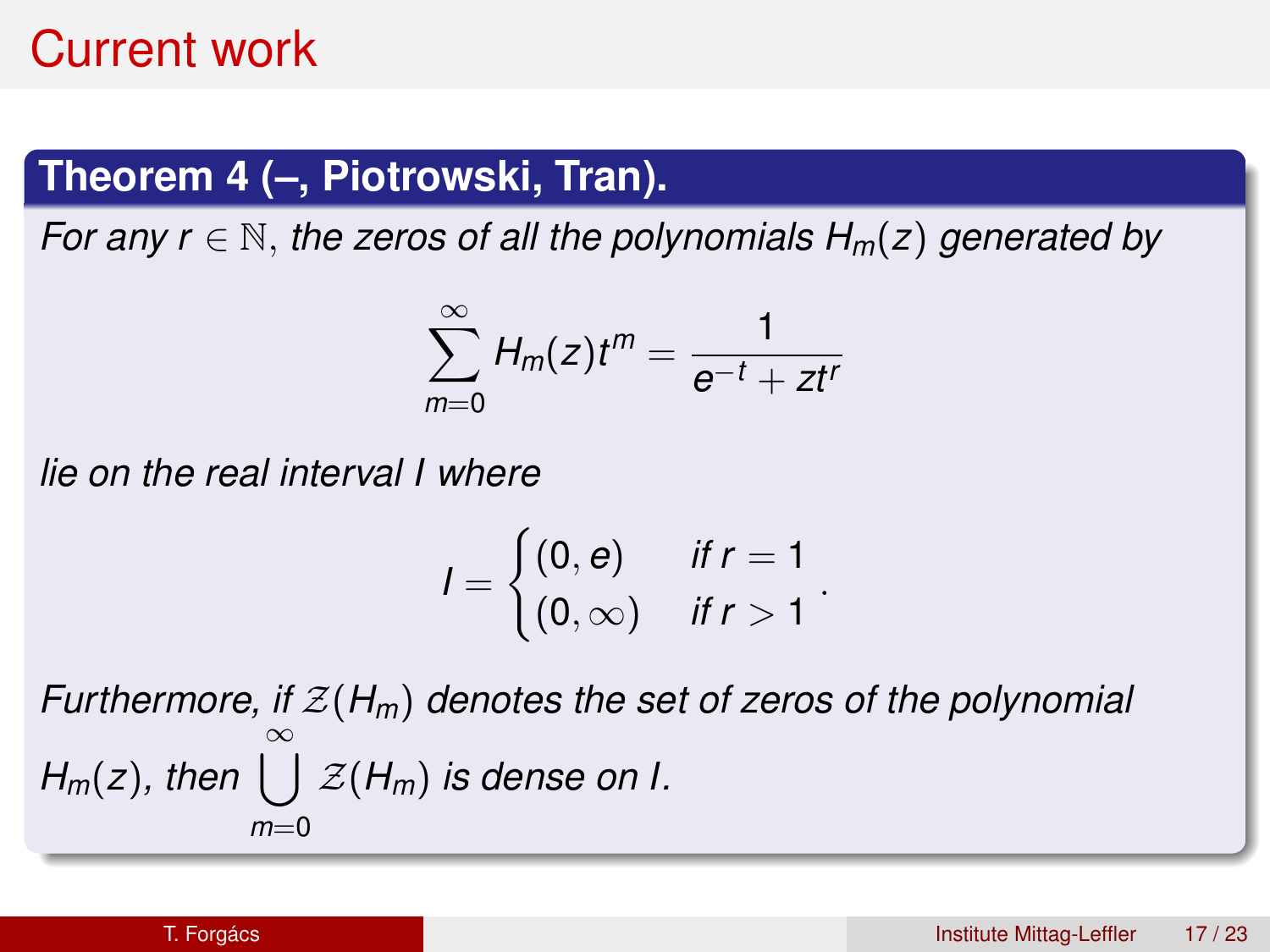### Connections to combinatorics

A *Riordan matrix* (*g*, *f*) is an infinite lower triangular matrix  $R := [r_{n,k}]_{n,k \geq 0}$  whose *k*th column has the generating function  $g(z)f^k(z)$  for  $g(z), f(z) \in \mathbb{C}[[z]]$  such that  $f(0) = 0$ , i.e.

$$
r_{n,k}=[z^n]g(z)f^k(z)
$$

where [z<sup>n</sup>] is the coefficient extraction operator.

The Riordan group is the group of invertible Riordan matrices under multiplication. In terms of generating functions,

$$
(g,f)^{-1} = \left(1/g \circ f^{-1},f^{-1}\right)
$$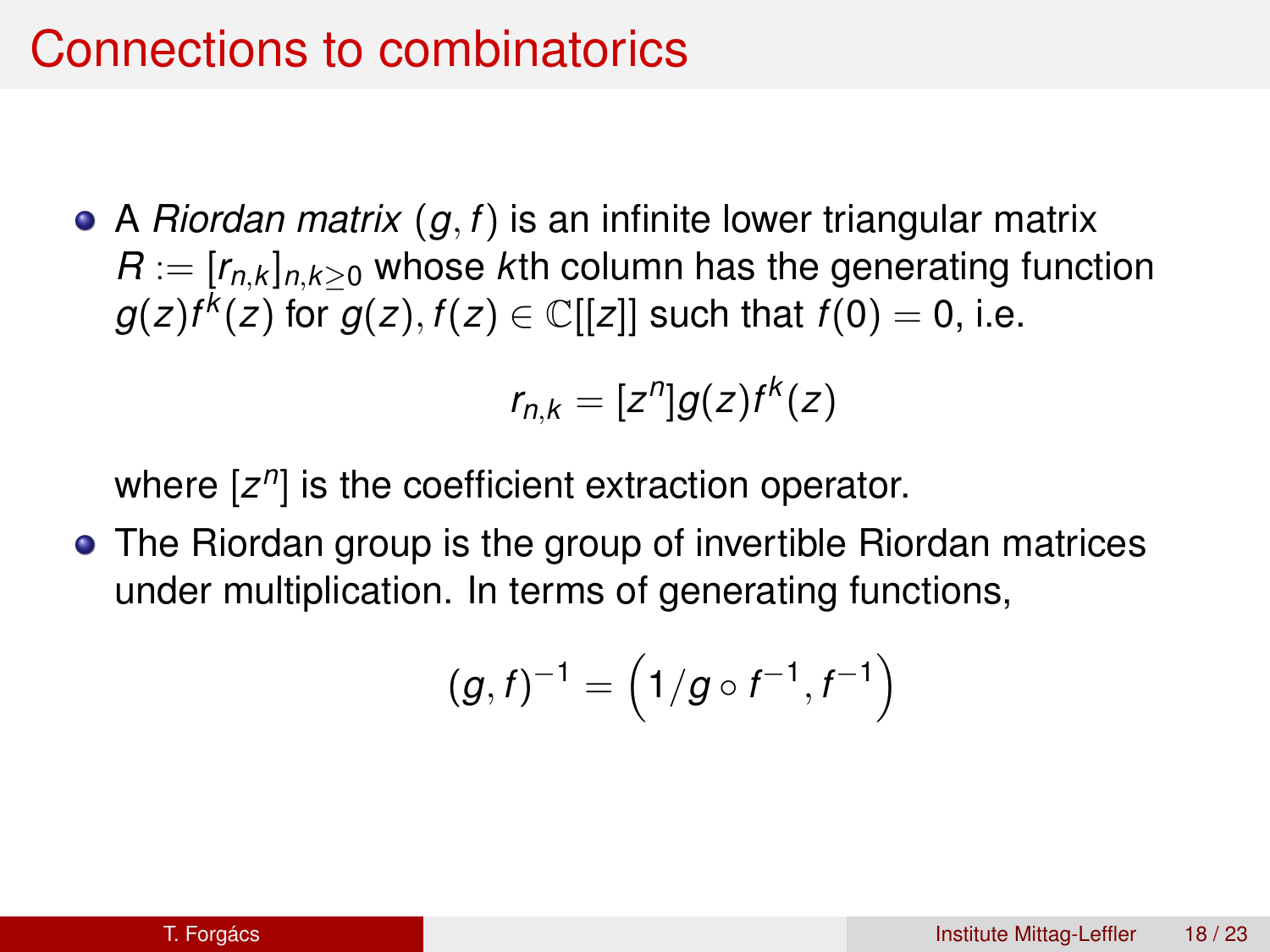### **Definition.**

A *Sheffer sequence* is a sequence of polynomials  $s_n(x)$  defined by

$$
\sum_{n\geq 0} s_n(z) \frac{t^n}{n!} = \frac{1}{g(t^{-1}(t))} e^{zt^{-1}(t)}
$$

 $f$  for  $g(t), f(t) \in \mathbb{C}[[t]]$  with  $g(0) \neq 0$ ,  $f(0) = 0$  and  $f'(0) \neq 0$ . The coefficient matrix of  $(s_n(z))_{n>0}$  is the inverse of the exponential Riordan matrix  $(q(t), f(t))_{\mathcal{E}}$ .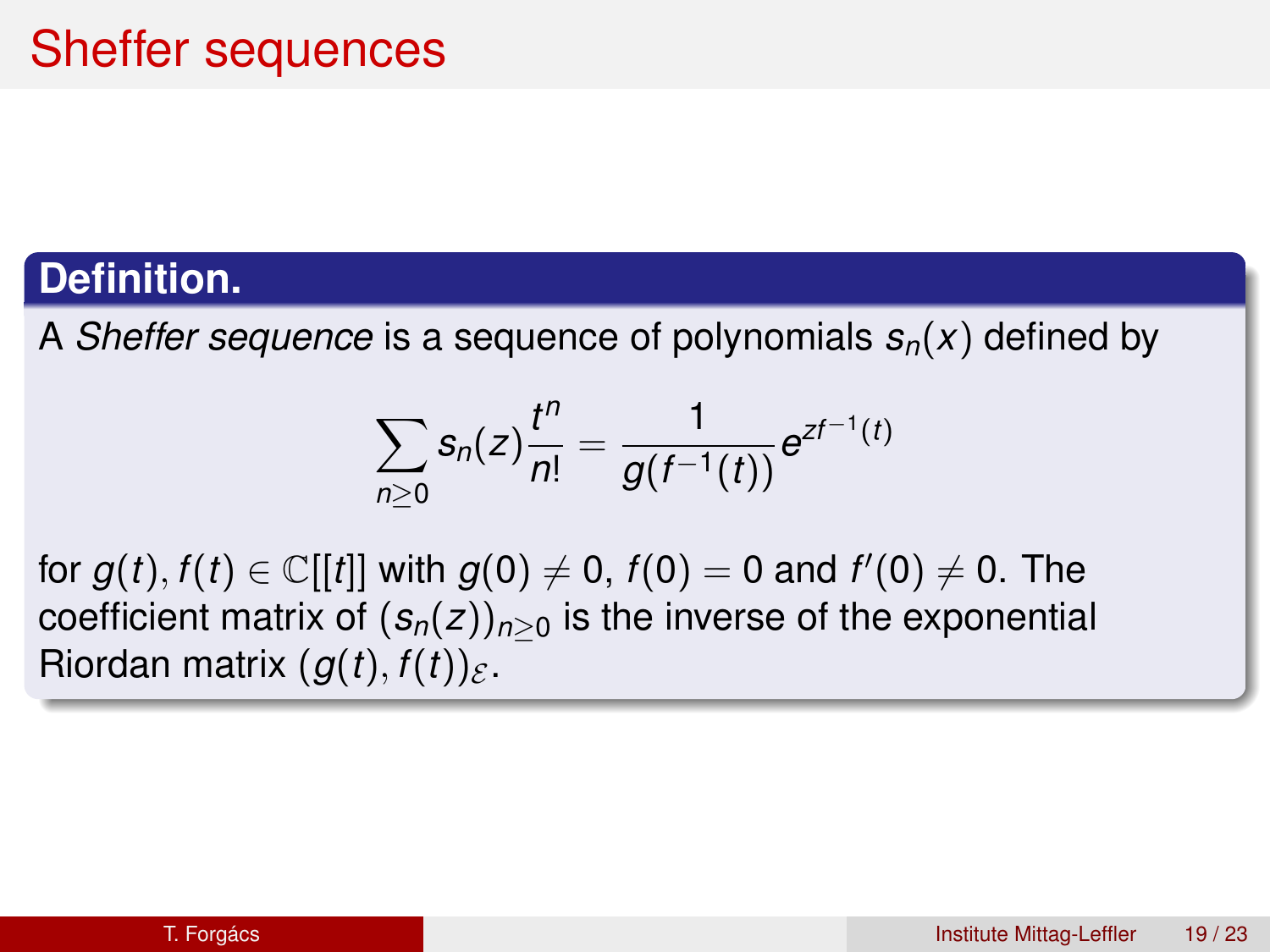### Future work

#### Conjecture 1 (–, Kim, Tran)

Let  $Q(z)$  be a quadratic polynomial whose zeros are real and  $Q(0) \neq 0$ and  $Q'(0) \neq 0$ . The zeros  $z = \sigma + i t$  of the polynomials  $H_m(z)$ generated by

$$
\sum_{m=0}^{\infty} H_m(z) \frac{t^m}{m!} = Q(t)^z Q(-t)^{1-z} \qquad (z \neq 0, 1)
$$

lie on the critical line  $\sigma = 1/2$ .

#### Conjecture 2 (–, Kim, Tran)

Suppose  $\alpha, \beta \in \mathbb{R}$  and  $\beta < 0$ . The zeros of the sequence of polynomials *Hm*(*x*) generated by

$$
\sum_{m=0}^{\infty} H_m(x) t^m = e^{xt + \alpha t^2 + \beta t^4}
$$

are either real or purely imaginary.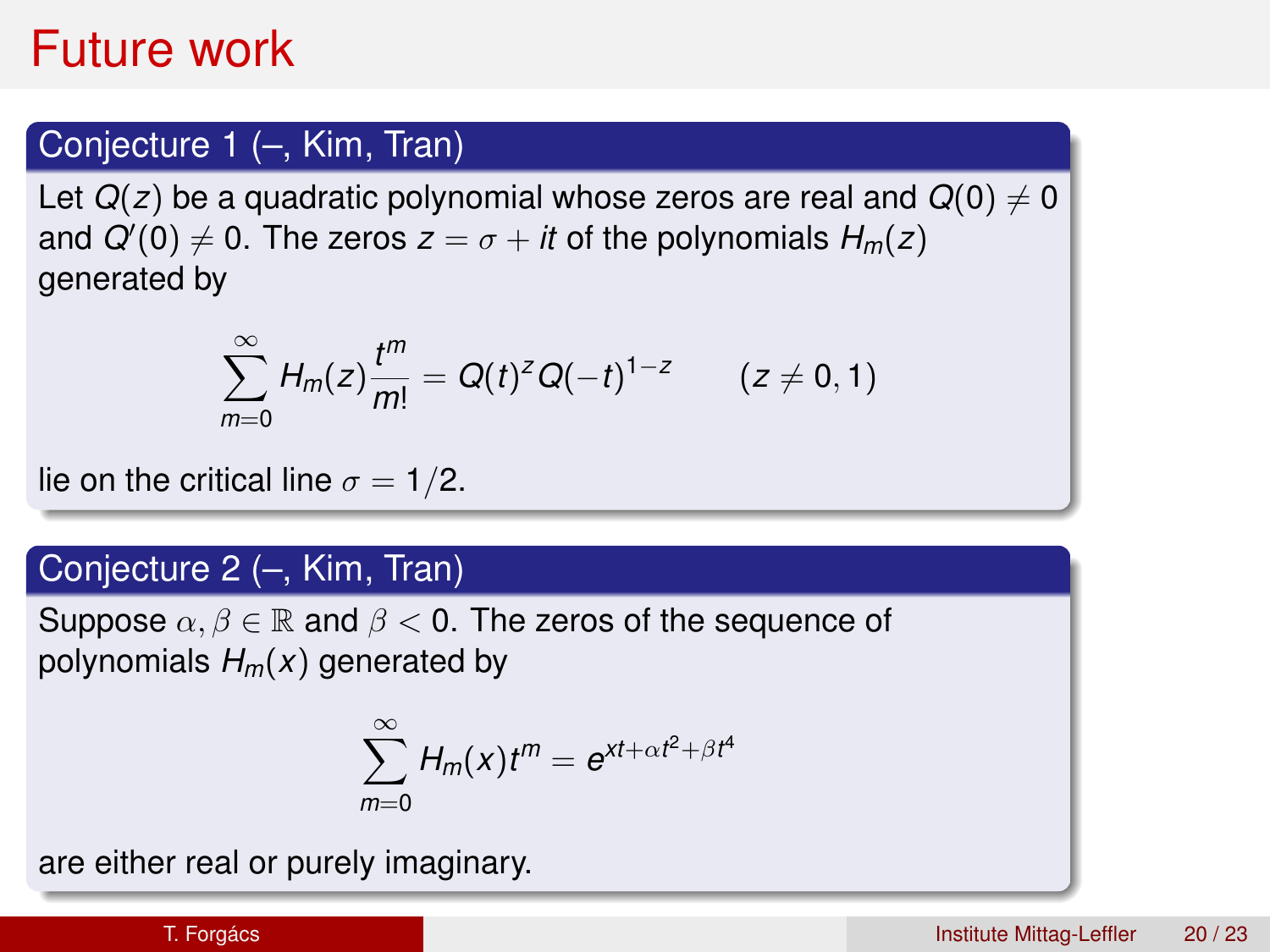### Two open questions

1. Strengthen the previous theorems to **show that all the generated polynomials are hyperbolic, not just the ones with large enough degree**.

A potentially viable approach could be to identify a tuple of operators  $(J_1(x, D), J_2(x, D), \ldots, J_k(x, D))$  to which the *k*-subsequences (of simple sets) belong.

A note of interest: while the generated sequence may all be hyperbolic even if the operator(s) it belongs to aren't all hyperbolicity preservers, the Borcea-Brändén theorems are certainly a tool one can use to understand whether

$$
J_{\ell}(x,D)=\sum_{i=0}^{\infty}T_{i,\ell}(x)D^i, \qquad (\ell=1,2,\ldots,k)
$$

are hyperbolicity preservers.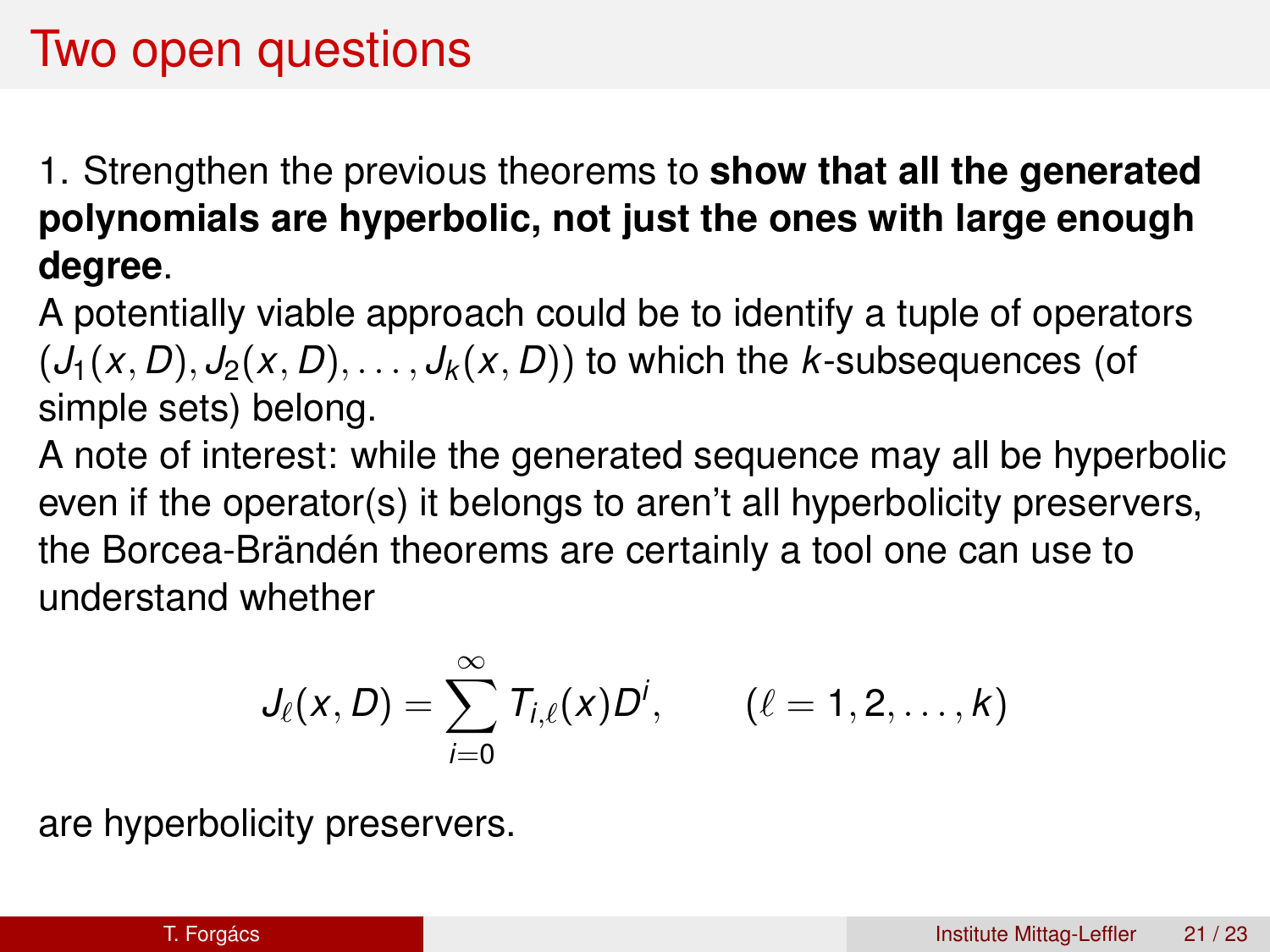2. Suppose  $\{s_n(x)\}\)$  is a Sheffer sequence, whose coefficients are given by  $(g, f)_{\mathcal{E}}^{-1}.$  **How does the combinatorics inform the properties of the polynomials** *sn*(*x*) **(in particular root location)?** Equally interesting - how does the root location of  $s_n(x)$  inform the combinatorics? What is the connection to the Riordan matrix (*g*, *f*)?